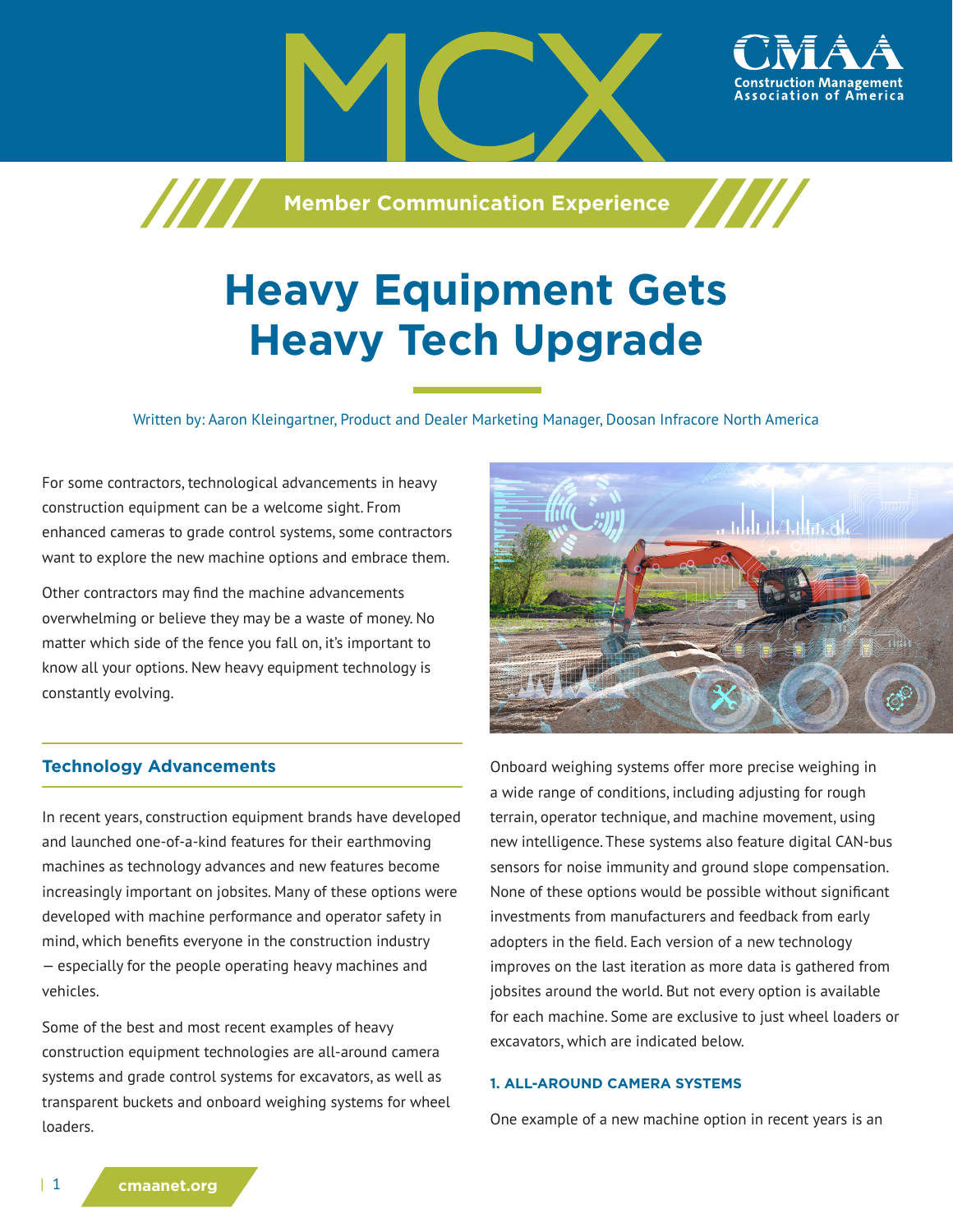all-around-view monitor on excavators. This camera system features a 360-degree field of view, contributing to worksite safety. Cameras are mounted on the front of the excavator cab, on each side of the machine, and on the rear. One standout feature of the camera system is an additional alert system, which warns the operator of the presence of people or objects around them. The all-around camera system gives operators an extra sense of security as they go about their work, increasing productivity and working time.

Most manufacturers continue to offer a rearview camera as a standard machine feature. Some companies also offer a side view camera for enhanced visibility to the side of the excavator. These views can be seen side by side on some LCD screens in the cab.

#### **2. TRANSPARENT BUCKETS**

 Another new technology is the Doosan Transparent Bucket, available for select wheel loaders. This technology utilizes multiple cameras to stitch together a view in the front of the wheel loader, rendering the bucket transparent.

An operator can see that it's there but could also see beyond it. This allows for greater control of the bucket and enhanced jobsite safety. The transparent bucket allows operators to:

» See hidden objects — Operators can see large rocks, construction materials, obstacles, and even people in front of the machine — anything that would otherwise be obstructed from view by the bucket.

- » Minimize blind areas The multiple-camera system helps minimize blind spots that occur when the wheel loader bucket is raised. Operators can see what's ahead of them from the in-cab monitor.
- » Operate more comfortably The ability to "see through" the wheel loader bucket allows operators to efficiently dig into and precisely place material where it needs to go. This innovative technology helps maximize productivity.

#### **3. GRADE CONTROL SYSTEMS**

A new technology specific to crawler excavators is the grade control system. This option is available in a 2D or 3D configuration. Instead of stopping a machine to measure the trench depth, a grade control system allows a machine to operate at a continuous pace. An excavator with a grade control system can read jobsite data that is mapped out by a drone or a manual survey. This system allows an operator to work quicker and with a better feel of the jobsite and the trench depth.

It's understandable if not every contractor wants to take the time or money to explore new heavy equipment technology. However, if you do, make sure to contact your local dealership to explore what's available for your machines and what upgrades may be the easiest to make without too much investment. You may be surprised at how these new technologies can increase not only operator safety, but overall productivity and profit without much hassle.  $\mathcal{L}$